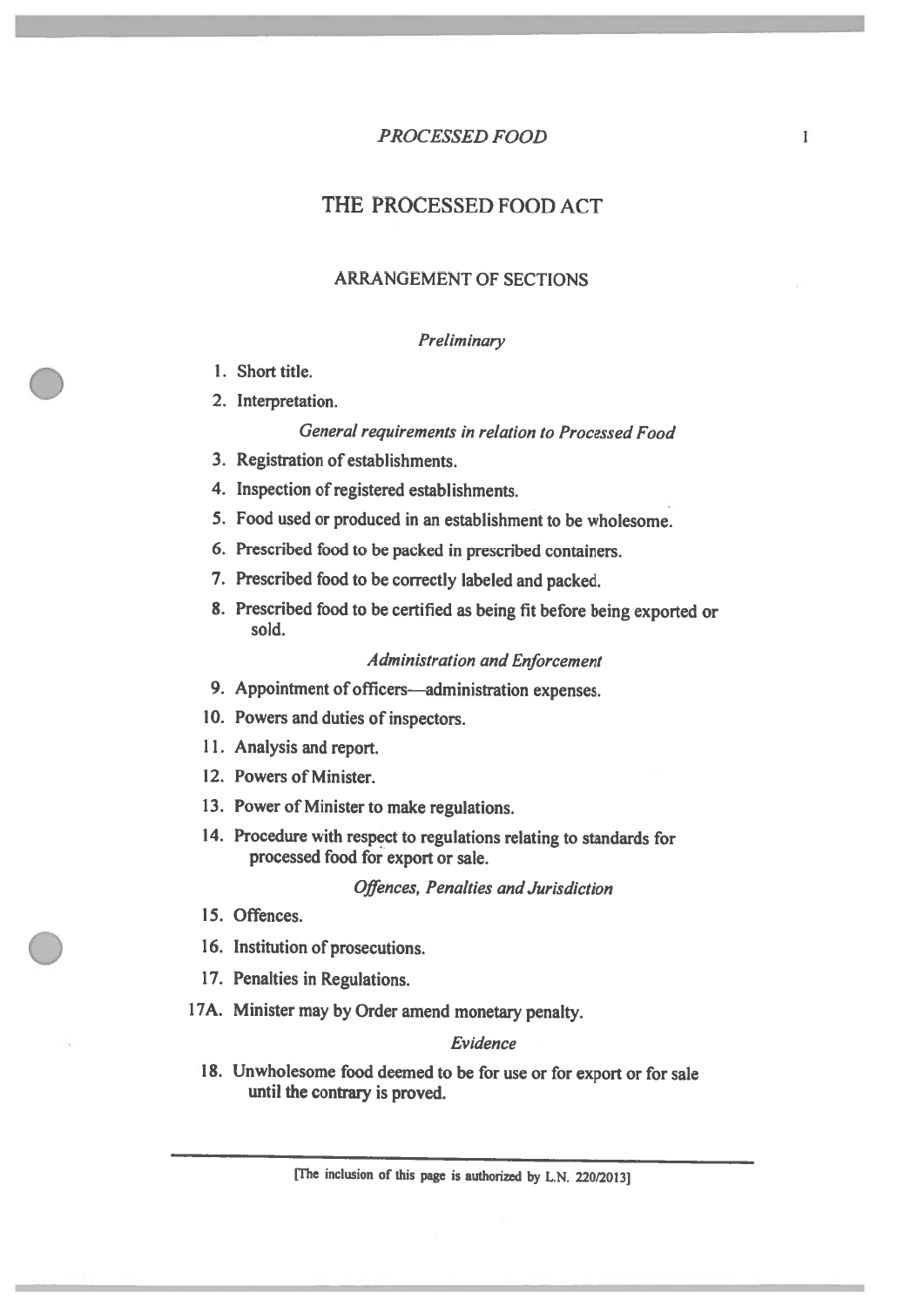- **[19. Possession of adulterating](#page-15-0) substances.**
- **20. Name of manufacturer.**
- **21. Certificates of analysis.**
- **[22. Copies](#page-16-0)** of **records.**

 $\cdot$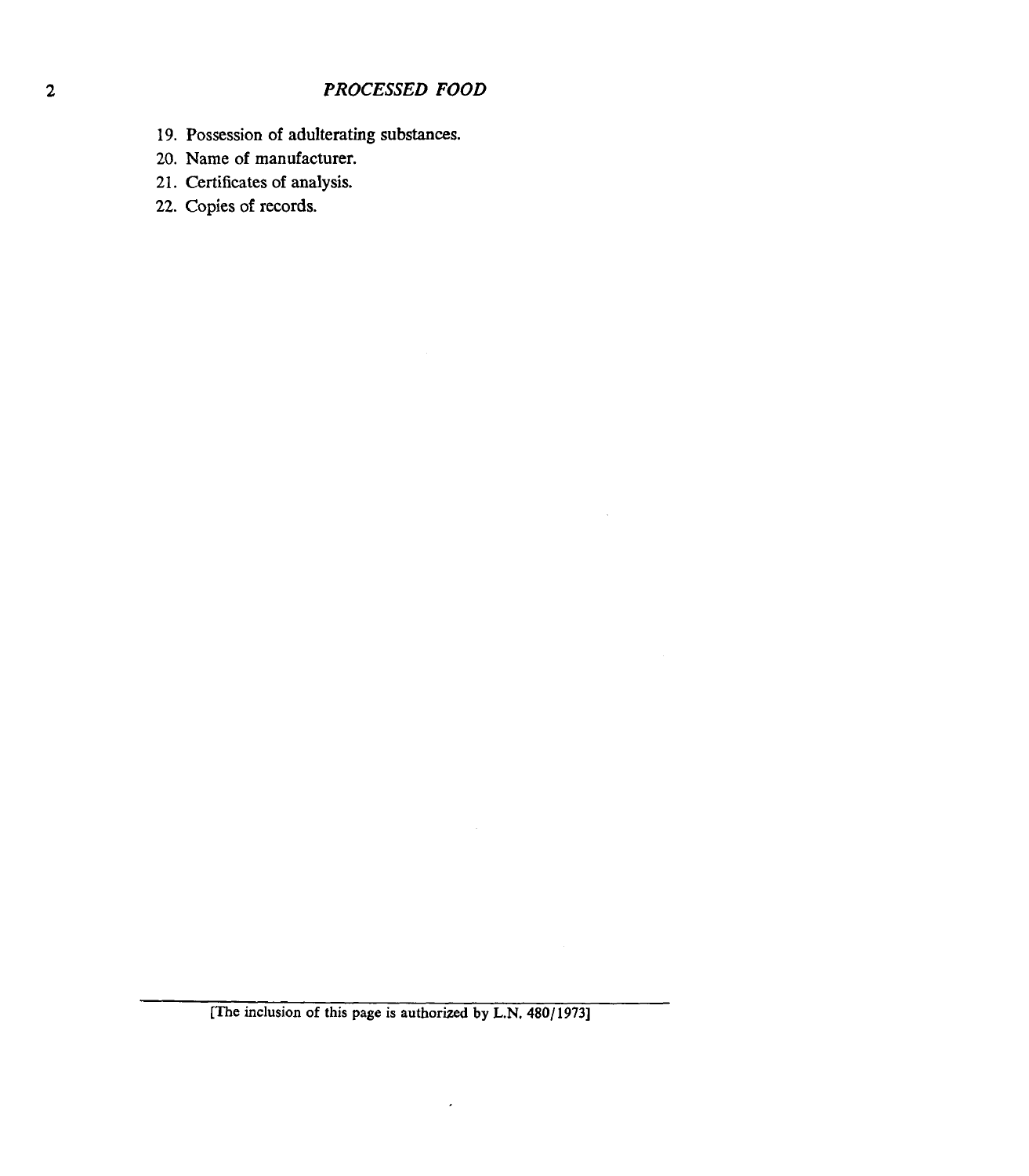# THE PROCESSED FOOD ACT

Short title.

Interpretation.

[15th October, 1959.]

### Preliminary

1. This Act may be cited as the Processed Food Act.

 $2 - (1)$  In this Act-

"analyst" means an analyst appointed under section 9;

"article to which this Act applies" includes-

- (a) any prescribed food;
- (b) anything used for the manufacture, preparation, processing, packing, storing or keeping of any such food: and
- $(c)$  any labelling or advertising material;
- "can" means any hermetically sealed container and "canned" shall be construed accordingly;
- "container" includes any can or other receptacle used for packing any prescribed food or containing such food;
- "establishment" means any place in which any prescribed 21/1963 food is manufactured or processed for export or for <sup>Sch.</sup> sale:
- "food" includes every article used for food or drink by man and every ingredient intended for mixing with the food or drink of man for any purpose;
- "insanitary conditions" means such conditions or circumstances as might contaminate a food with dirt or filth or render the same injurious to health;

"inspector" means an inspector appointed under section 9: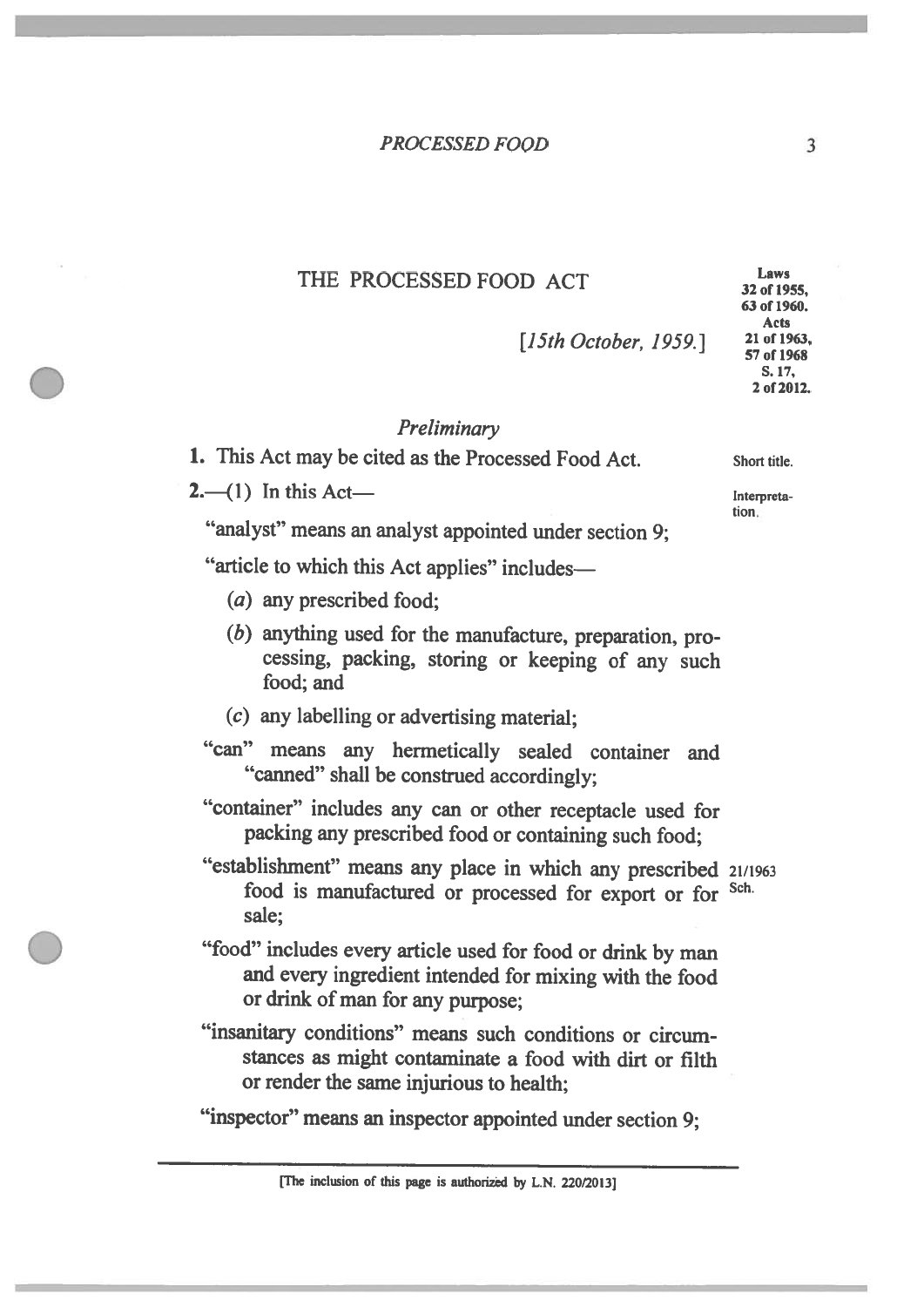"label", with its grammatical variations and cognate expressions, includes any legend, word or mark attached to. included in, belonging to, or accompanying any prescribed food or the container of such food:

"pack" means to put into a container;

- "prescribed food" means any food that is manufactured or processed for export or for sale and for which grades or standards have been prescribed under section  $13:$
- "processed" means preheated, cooked, canned, preserved, condensed, evaporated, fermented, distilled, carbonated, dehydrated, milled, frozen or otherwise processed;
- "registered" means registered under this Act and "registration" shall be construed accordingly:

"regulations" means regulations made under section 13.

(2) Where in this Act the expression "this Act" is used it shall be deemed to include references to regulations made under this Act.

General requirements in relation to Processed Food

**Registration** of establishments.

3. (1) No person shall operate an establishment unless it is registered in such manner and subject to such requirements and conditions as shall be prescribed.

(2) The requirements and conditions that shall be prescribed in relation to the registration of establishments shall include requirements and conditions with respect to-

- $(a)$  the construction and layout of buildings and structures and plant and equipment in such establishments;
- $(b)$  the cleanliness, lighting and ventilation of such establishments;

21/1963

 $S. 2.$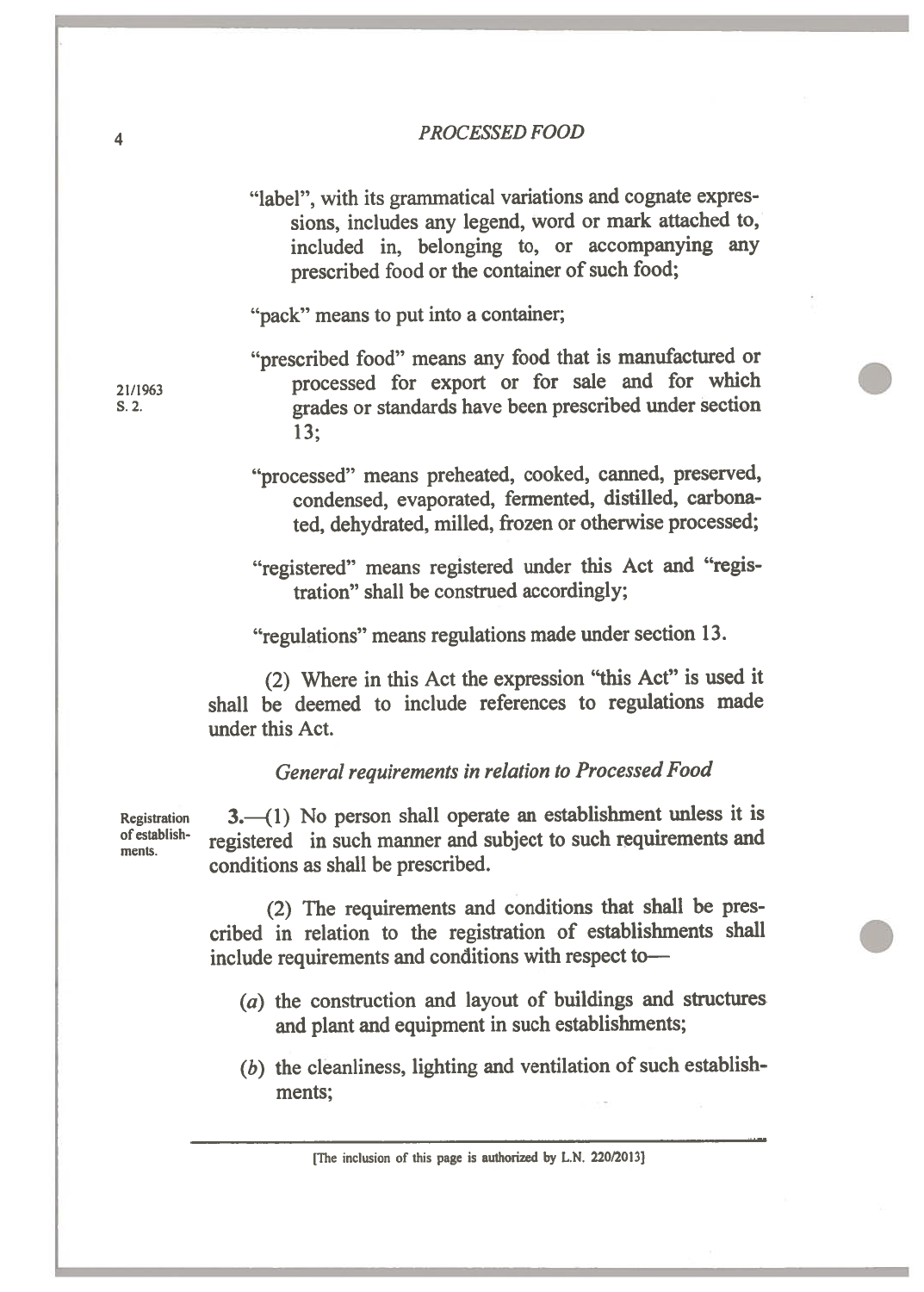- $(c)$  the provision of adequate supplies of water of safe and sanitary quality in such establishments;
- $(d)$  the screening of the doors, windows and other openings of such establishments to prevent the entry of insects, birds and animals;
- $(e)$  the provision of adequate lavatory, washing and dressing room facilities for the employees **of** such establishments;
- $(t)$  the provision of adequate facilities for the prompt disposal of refuse from such establishments;
- $(g)$  the provision of adequate drainage facilities for such establishments and any land immediately adjacent thereto;
- (h) the proper location of lavatories, sinks and cesspools so **as** not to permit odours and fumes therefrom to pervade any room or other place where food is prepared, stored or kept;
- $(i)$  the provision of adequate facilities for the thorough cleaning of plant, equipment and utensils in such establishments;
- $(i)$  the fees (if any) to be paid for the registration of such establishments; and
- such other matters **as** may be incidental to or connected with the foregoing.

**4.-(1)** Inspectors shall **be** assigned to **all** registered **Inspection**  establishments and all such establishments and all plant, establishequipment and utensils therein, and all articles of food and ments. containers therein shall be subject to regular inspection.

(2) All registered establishments shall be operated subject to such requirements and conditions **as** shall be prescribed.

**<sup>[</sup>The bclusion of this page is authorized by L.N. 480/1973]**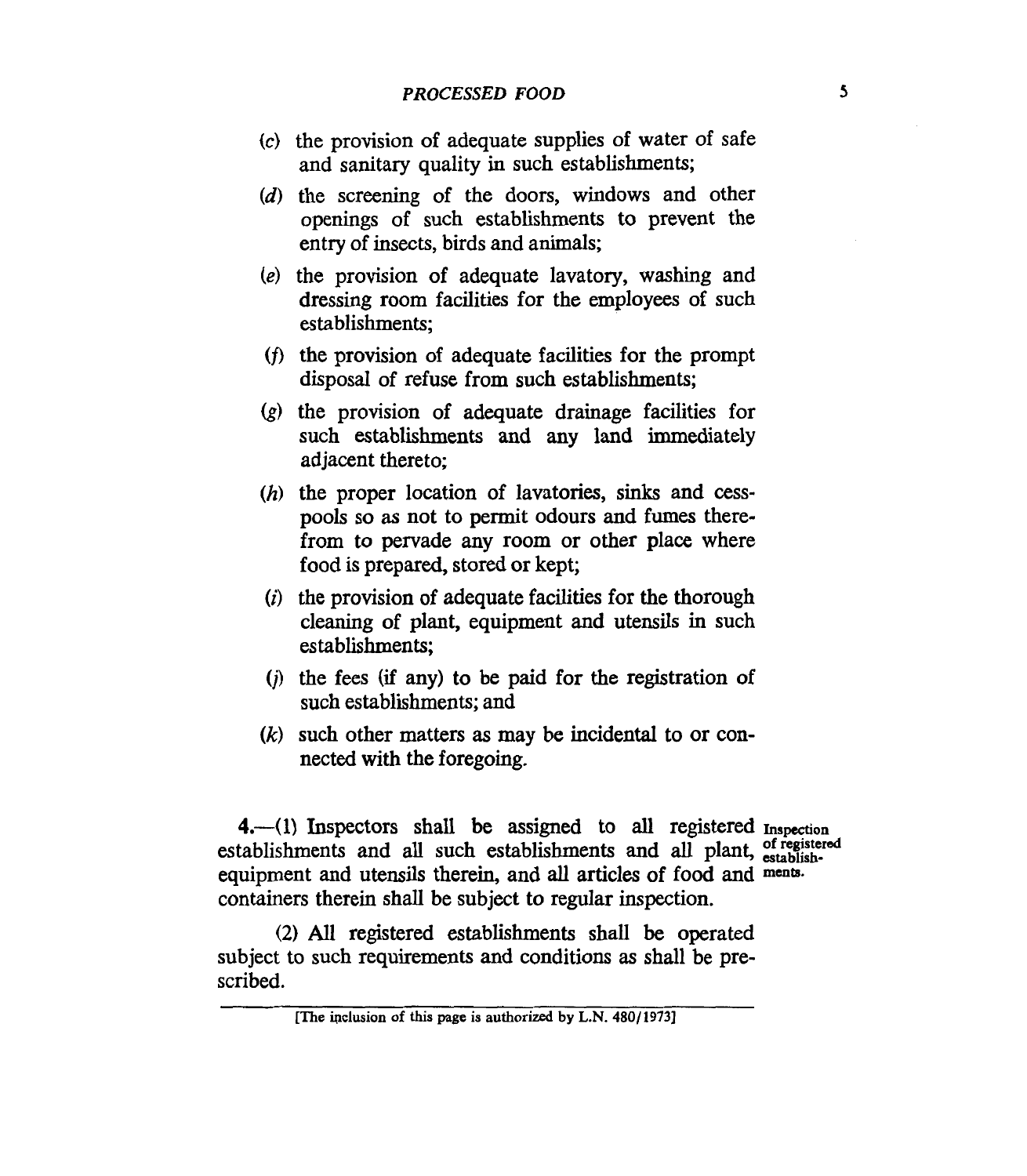**(3)** The requirements and conditions that shall be prescribed in relation to the operation of registered establishments shall include requirements and conditions with respect  $to-$ 

- *(a)* the observance of sanitary and cleanly conditions and practices in such establishments;
- *(b)* the maintenance and cleanliness of all plant, equipment and utensils in such establishments;
- **(c)** the cleanliness and use of containers;
- *(d)* the supervision and control of the preparation and packing of processed food;
- **(e)** the cleanliness and sanitary condition of the lavatories, dressing rooms and washrooms **of** such establishments;
- (f) the cleanliness and sanitary condition of all yards, out-houses and other premises of, and **all**  approaches to, such establishments;
- *(g)* the maintenance **of** lavatories, **sinks** and cesspools so as not to permit any odours or fumes therefrom to pervade any room or other place where food is prepared, stored or kept;
- *(h)* the prevention of contamination of **food** through contact with any substance that may have a deleterious effect on the quality thereof;
	- *(i)* the health, cleanliness and sanitary habits of employees in and about such establishments and the medical examination of such employees;
- *(j)* the exclusion of insects, birds and animals from such establishments;
- *(k)* the prohibition of spitting and smoking in any room or other place where **food** is prepared, stored or kept;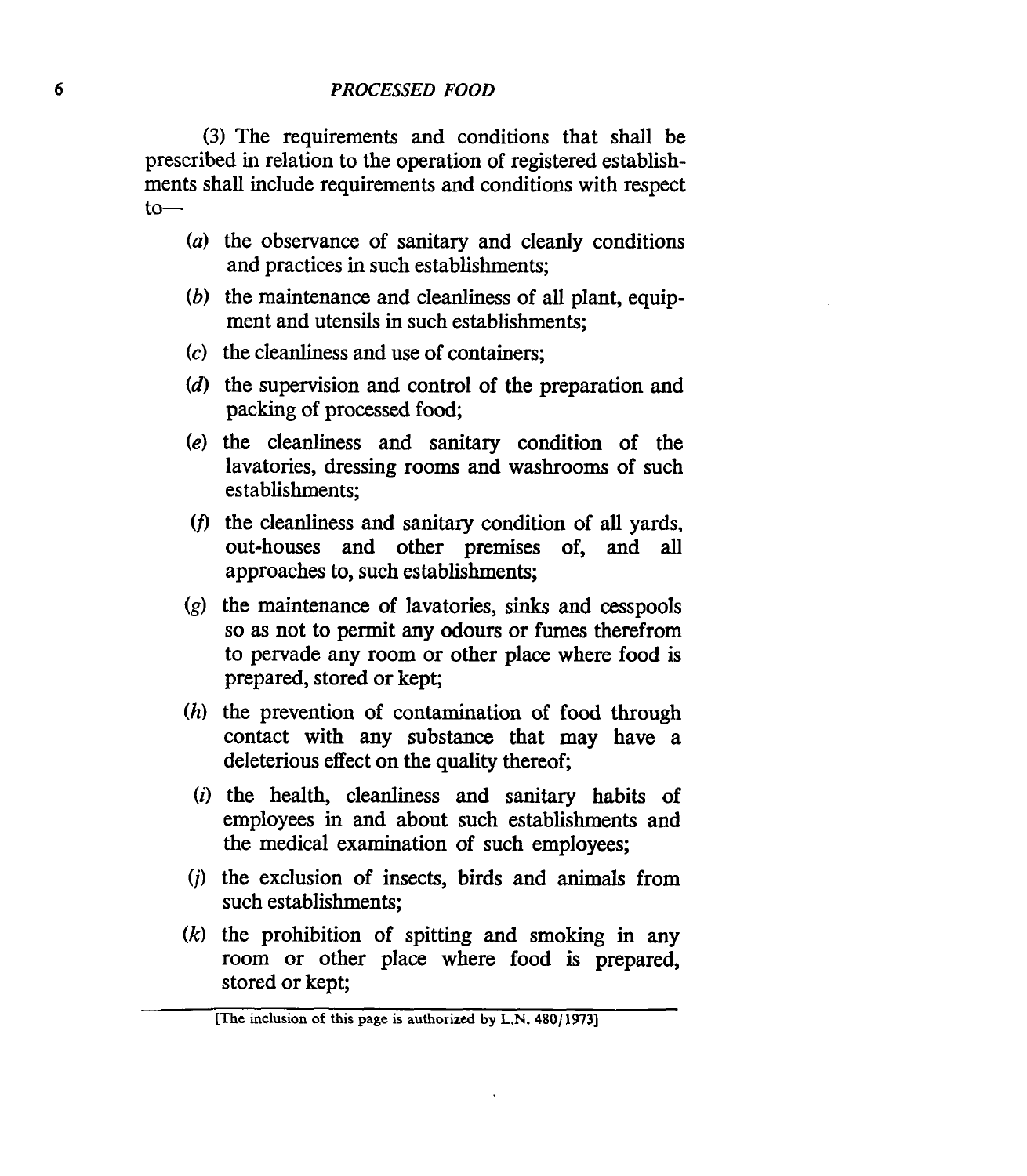- $(1)$  the adequacy, design, construction and manufacture of plant, equipment and utensils in such establishments, and the materials used in the construction or manufacture of such plant, equipment and utensils;
- $(m)$  the cleanliness of the clothing worn by the employees in such establishments, and the provision of suitable overalls and proper hair covering for such employees;
- $(n)$  the designation of the persons in such establishments who are responsible for maintaining the sanitary requirements therein; and
- $(o)$  such other matters as may be incidental to or connected with the foregoing.
- 
- **5.** (1) No person shall-<br>
(b) draw in this procession in the actual link part for our or produced **lishment** *(a)* have in his possession in an establishment for use inmestabtherein, or use therein, in the manufacture, pre- **to be whole**paration or processing of any prescribed food, any **some.**  food that is unwholesome; or
	- *(b)* manufacture, prepare, process, store or keep any prescribed food under insanitary conditions; or
	- **(c)** export or sell or have in his possession for export **21/1%3**  or for sale or attempt to export or sell any pre- <sup>S. 2.</sup> scribed food that is unwholesome.
		- (2) Food shall be deemed to be unwholesome if it-
	- *(a)* has in or upon it any poisonous or harmful substance;
	- *(b)* consists in whole or in part of any filthy, putrid, disgusting, rotten, decomposed or diseased substance;
	- **(c)** is adulterated contrary to the regulations;
	- (d) is unfit for human consumption; or

**<sup>[</sup>The inclusion of this page is authorized by L.N. 480/ 19731**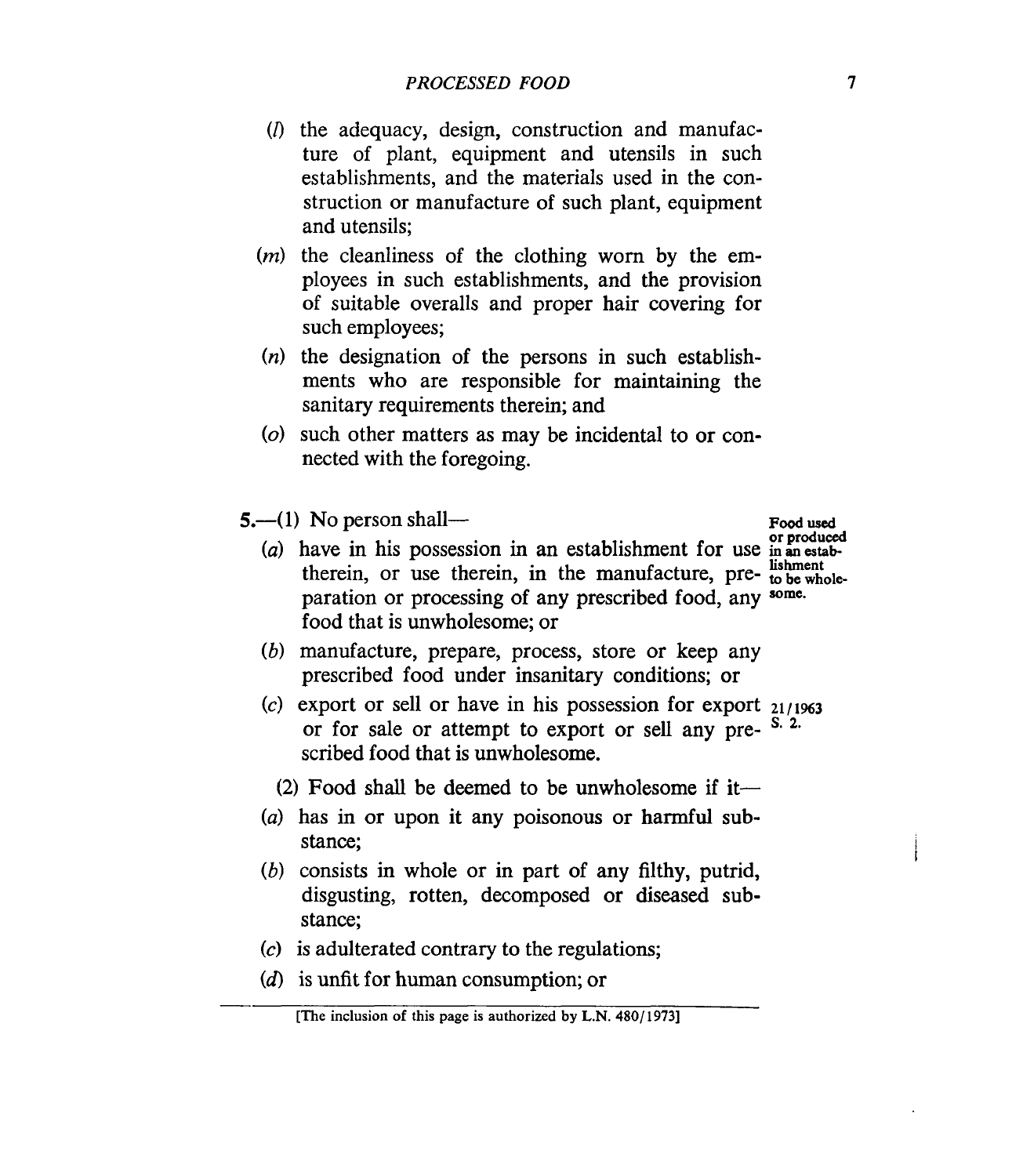*(e)* was manufactured, prepared, processed, packed, stored or kept under insanitary conditions.

**6.** No person shall pack any prescribed food in any container that does not-

- (a) comply with the provisions of this Act; or
- *(b)* contain the quality, quantity, weight or other property prescribed in relation to the food contained therein.

**Prescribed correctly labelled food to be and packed.** 

**Prescribed food to be packed in prescribed** 

> **7.--(1)** No person shall label or pack a prescribed food or the container thereof in a manner that is false, misleading or deceptive or is likely to create an erroneous impression regarding the character, contents, value, quantity, weight, composition, grade, merit, purity or the date of packing of such food.

> **(2)** Where **a** standard has been prescribed for a food no person shall label, pack or otherwise deal with any article in such a manner that it is likely to be mistaken for such food unless the article complies with the prescribed standard.

**Prescribed food to be wrtifiedas being fit before being exported or sold.** 

**21** / **1963 s. 2.** 

**8.**-(1) An inspector shall, in the course of his duties under this Act and in such manner as may be prescribed-

- *(a)* issue in respect of any prescribed food a certificate to the effect that the provisions of this Act have been complied with and that such food is **fit** for export, or for sale, as the case may be, whenever he is satisfied that it is proper to do so; or
- *(b)* tag the containers of any prescribed food whenever he is not satisfied that the provisions of this Act have been complied with in respect **of** such food.

(2) No person shall export or sell or attempt to export **21/1963 s. 2.**  or sell-

**<sup>[</sup>The inclusion of this page is authorized by L.N. 480/1973]**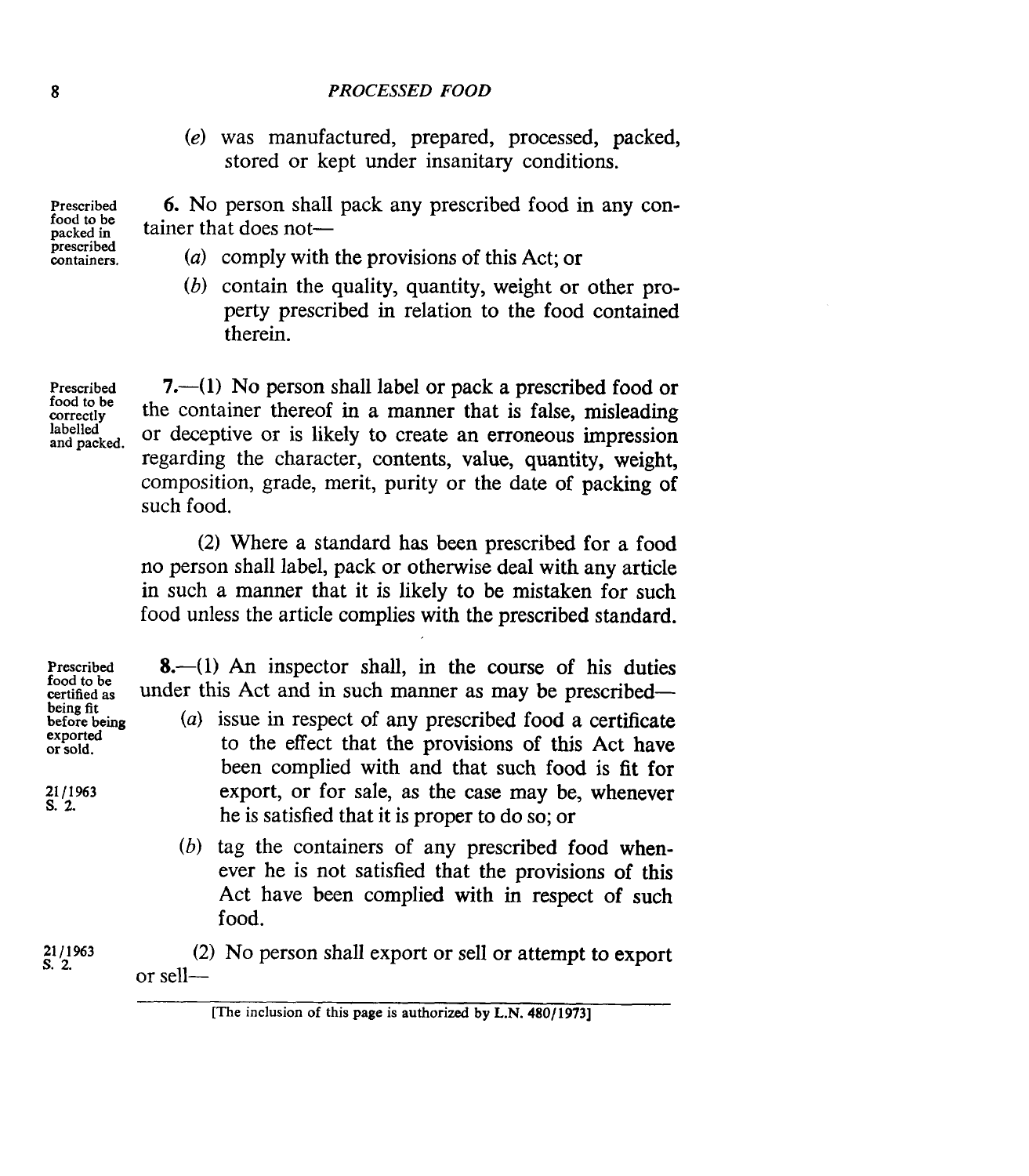- (a) any prescribed food, unless a certificate has been issued in respect of such food in accordance with paragraph *(a)* of subsection **(1);** or
- $(b)$  any prescribed food that is packed in containers that are tagged in accordance with paragraph *(b)*  of the said subsection.

#### *Administration and Enforcement*

**9.**--(1) The Governor-General may from time to time Appointment appoint such officers, including inspectors and analysts, as  $\frac{1}{\text{admissible}}$ he may deem necessary or expedient for carrying out the tion provisions of this Act.

**(2)** There shall be defrayed out of sums provided for the purpose in the Annual Estimates of Revenue and Expenditure of the Island all expenses properly incurred in the administration of this Act.

10.—(1) An inspector may at any reasonable time— **Powers** and

**duties of** 

- *(a)* enter any place where he reasonably believes any **inspectors.**  article to which this Act applies is manufactured, prepared, processed, packed, stored or kept for export or for sale, examine such article and take **2i/i%3**  thing that he reasonably believes is used or is capable of being used for the manufacture, preparation, processing, packing, storing or keeping **of** such article; samples thereof free of charge and examine any-
- *(b)* open and examine any container that he reasonably believes contains any article to which this Act applies;
- *(c)* examine any books, documents or other records found in any place mentioned in paragraph *(a),*  which he reasonably believes contain any informa-

**<sup>[</sup>The inclusion of this page is authorized by L.N. 480/1973]**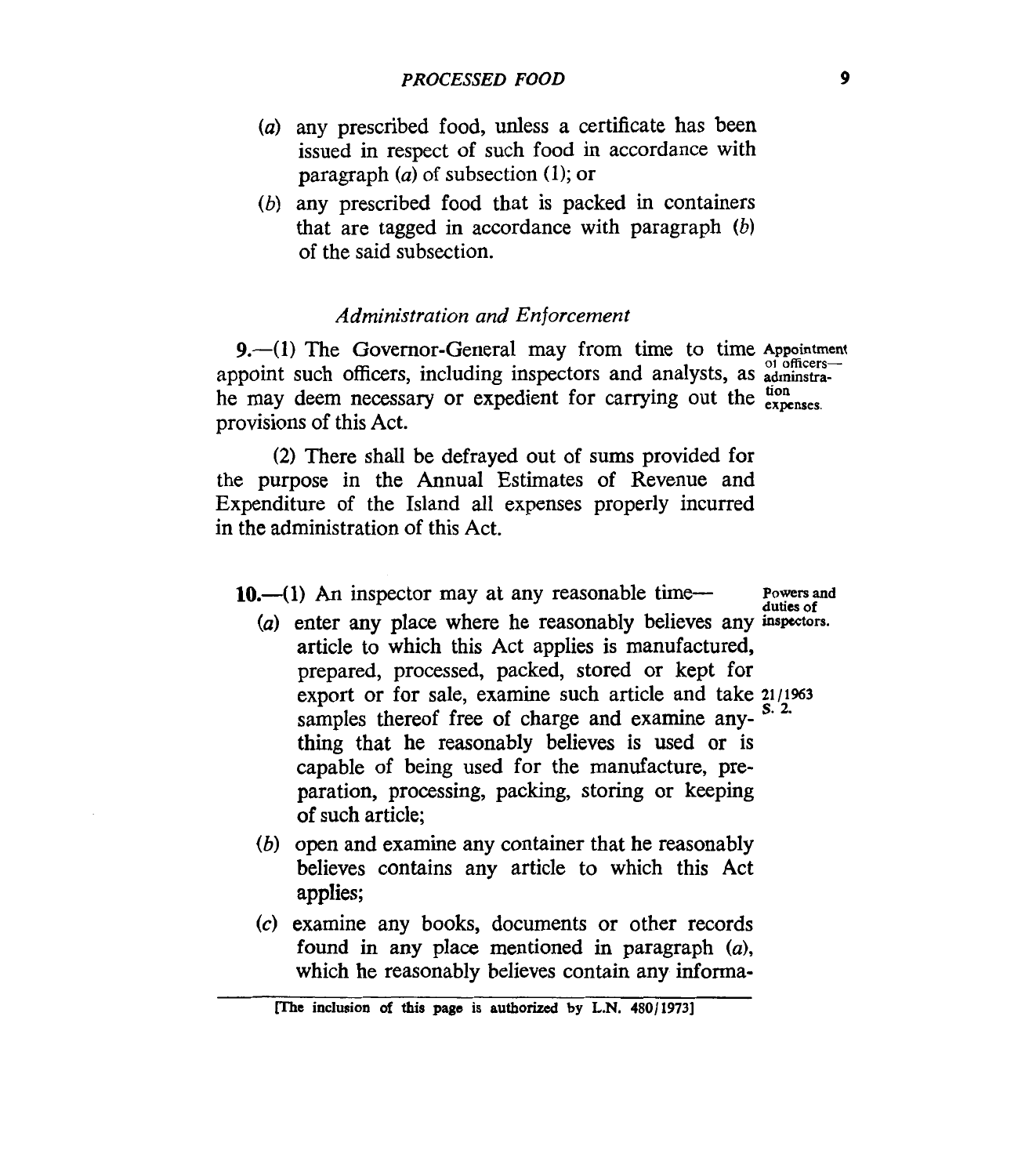tion that may assist in the enforcement of this Act and make copies thereof or extracts therefrom;

- $(d)$  inspects, certify or tag in accordance with this Act any articles of food that are manufactured, prepared, processed, stored or kept for export or for sale;
- seize and detain for such time as may be prescribed and subject to such conditions as may be prescribed any article by means of or in relation to which he reasonably believes any provision **of** this Act has been contravened.

(2) *An* inspector shall not certify as being fit for export or for sale any articles in an establishment where the sanitary conditions do not comply with the provisions **of** this Act.

- **(3)** Any food that-
- *(a)* is manufactured, prepared, processed or found in an establishment; and

*(b)* is unwholesome in the opinion **of** an inspector, shall be condemned by him and shall be confiscated and destroyed or otherwise disposed **of as** the Minister may direct.

**(4)** Any prescribed food that does not comply with the provisions of this Act, may be condemned by an inspector and such food shall, unless confiscated and destroyed under subsection **(3),** be forfeited to the Crown and shall be disposed of as the Minister may direct.

*(5)* An inspector shall be furnished with a certificate **of** appointment in the prescribed form and on entering any place pursuant to subsection **(1)** he shall, if required to do so, produce the certificate to the person in charge **of** the place.

*(6)* The owner or person in charge **of** a place entered by an inspector pursuant to subsection (1) and every person

**21/1%3 s. 2.** 

**21/1%3 s.** *2* 

**<sup>[</sup>The inclusion** of **this page is authorized by L.N. 480/1973]**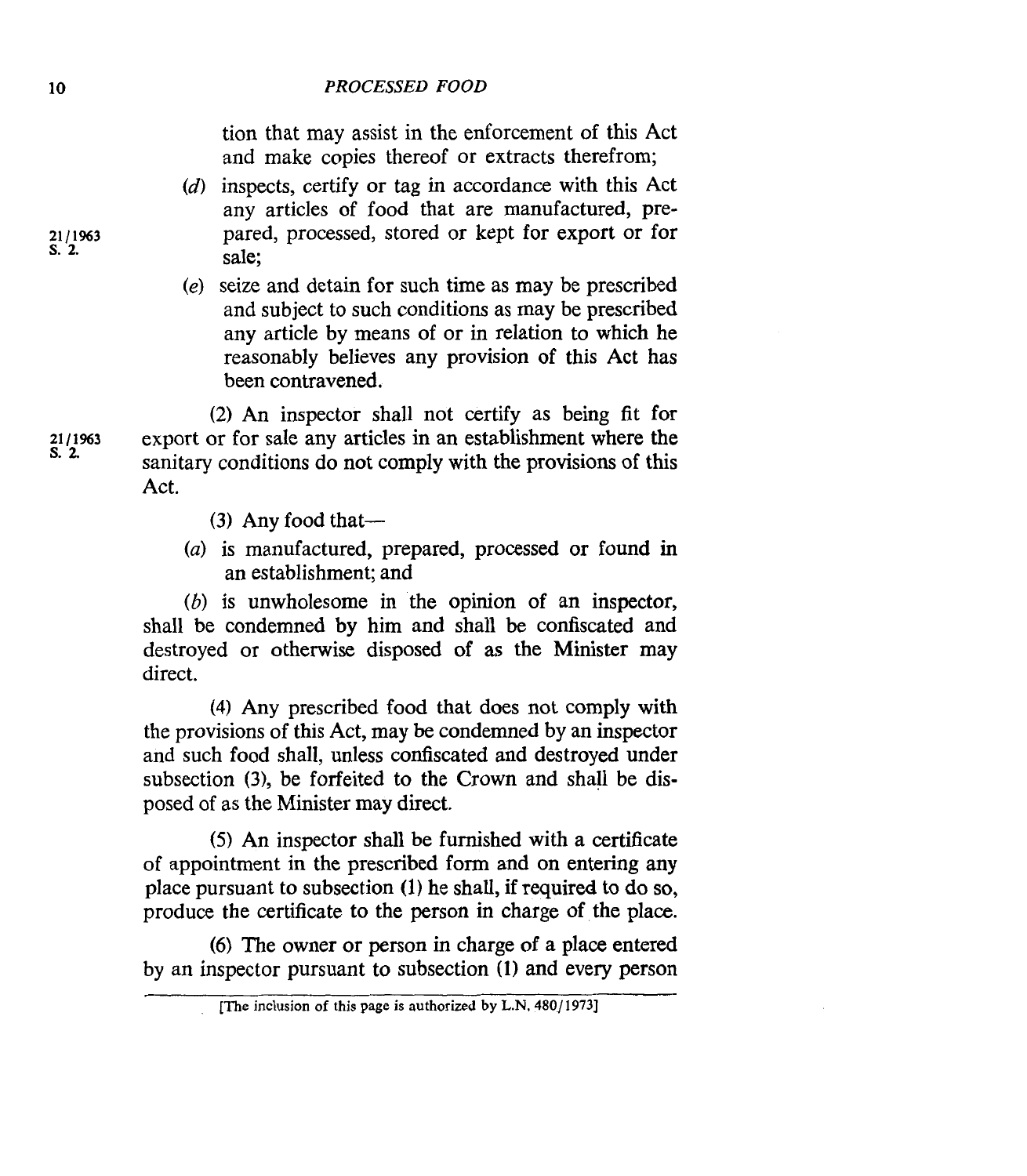found therein shall give the inspector all reasonable assistance in their power and shall furnish him with such information as he may reasonably require.

(7) Any article seized under this Act may at the option of an inspector be stored or kept in the building or place where it was seized or may on his direction be removed to any other place which he considers satisfactory for the purpose.

(8) An inspector may release any article seized by him under this Act if he is satisfied that all the provisions of this Act with respect thereto have been complied with.

11. (1) An inspector may examine or analyse any article Analysis seized by him or any sample therefrom or any sample taken by him or submit such article or sample to an analyst for examination or analysis.

and report.

(2) Where an inspector or analyst has made an examination or analysis he may issue a certificate or report setting out the result of his examination or analysis.

(3) An inspector or analyst may, upon the request of any 63/1960  $S. 2.$ person who manufactures or processes any prescribed food and upon the payment of the prescribed fee, examine or analyse such food and shall issue to such person a certificate of the result of the examination or analysis.

12. (1) Where the provisions of this Act or the lawful Powers of Minister. directions of an inspector are not being complied with in an establishment the Minister may-

- (a) withdraw the inspector therefrom;
- $(b)$  withhold the certification for export or for sale, as the  $21/1963$ Sch. case may be, of any articles prepared therein; and
- $(c)$  order the owner or person in charge of the establishment to cease forthwith the manufacture, preparation or processing of any prescribed food,

for such period as the Minister may consider necessary.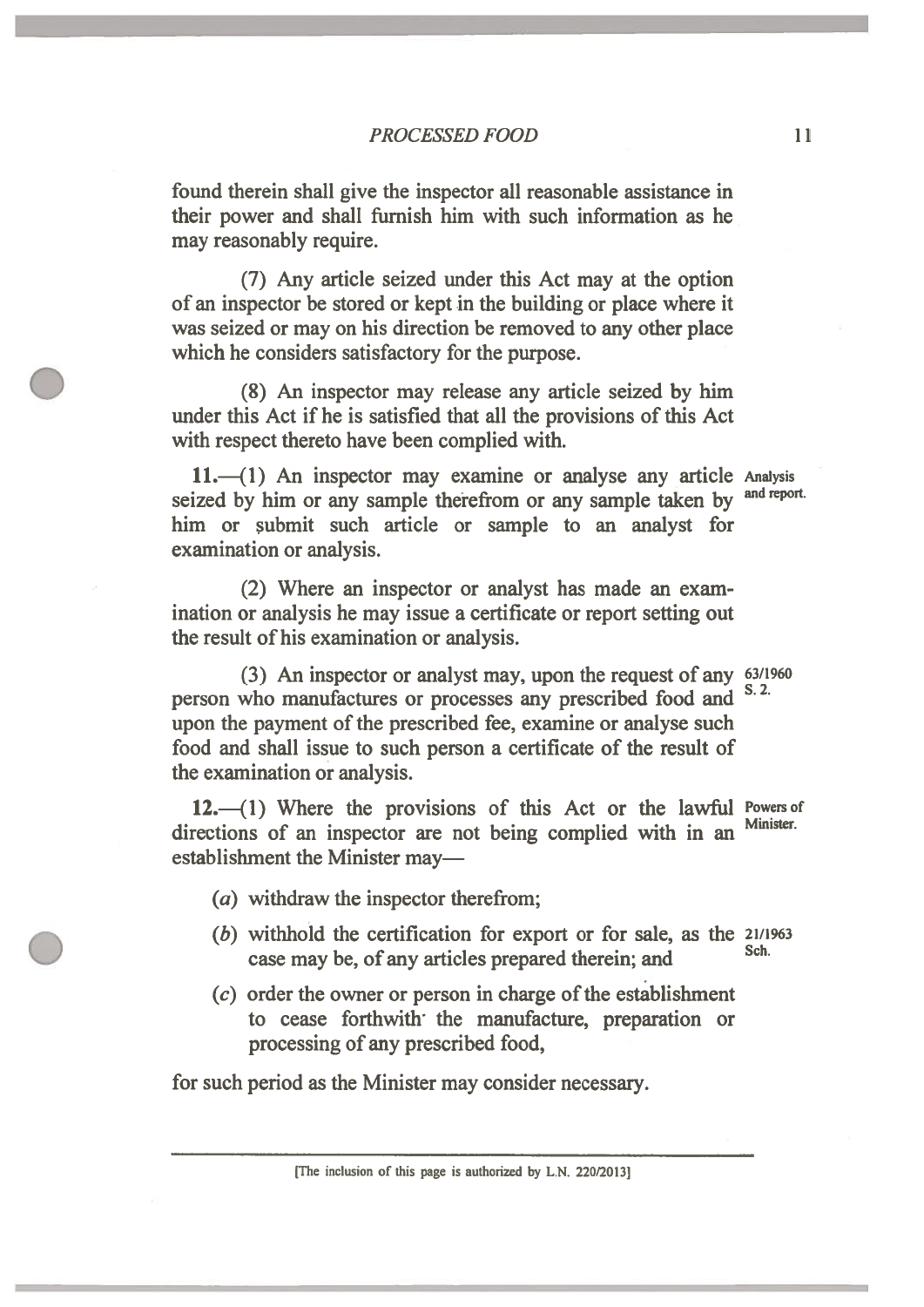2/2012  $S<sub>2</sub>$ 

(2) Where the Minister makes an order under the subsection  $(1)(c)$ , a notice of the order and its terms shall be published without delay in at least one daily newspaper circulated in Iamaica

Power of Minister to make regulations. 21/1963 Sch.

13. $-(1)$  The Minister may make regulations not inconsistent with the provisions of this Act for carrying the purposes and provisions of this Act into effect and in particular but without prejudice to the generality of the foregoing may make regulations-

- $(a)$  declaring that any prescribed food is adulterated if any prescribed substance is present therein or has added thereto or extracted heen  $\alpha$ r omitted therefrom:
- $(b)$  with respect to-
	- $(i)$  the use of any substance as an ingredient in any prescribed food:
	- (ii) the size, dimensions, fill and other specifications of containers of any prescribed food; and
	- (*iii*) the labelling and advertising of any prescribed food.

to prevent the consumer or purchaser thereof from being deceived or misled as to the character, contents, value, quantity, weight, composition, grade, merit or purity of any prescribed food or to prevent injury to the health of the consumer or purchaser thereof:

- (c) prescribing grades and standards of purity, composition, quality, quantity, weight or other property in respect of any food to be manufactured, prepared or processed for exported or for sale:
- (d) with respect to the method of manufacture, preparation, processing, packing, storing, keeping, examination and testing of any prescribed food.

21/1963 Sch.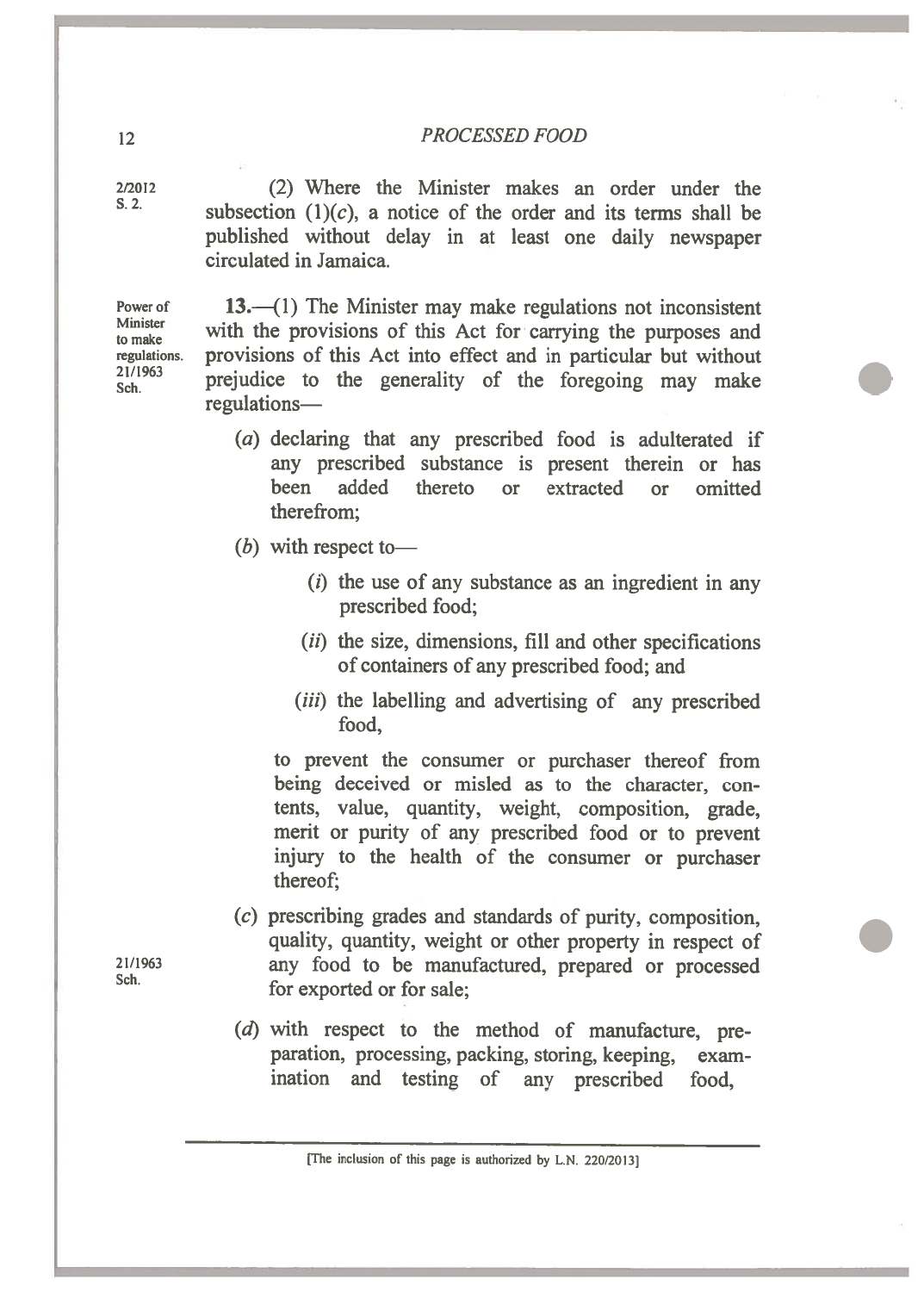in the interest of, or for the prevention of injury to the health of, the consumer or purchaser thereof;

- (e) requiring persons who export or sell any prescribed **21/1%3**  store or keep such food for export or for sale to maintain such books and records as the Minister may consider necessary for the proper administration and enforcement of this Act; food or who manufacture, prepare, process, pack,
- *<f>* with respect to the powers and duties of inspectors, analysts and other officers appointed under this Act, the taking of samples, the condemnation, seizure, detention, confiscation, forfeiture, disposition and destruction of articles;
- **(g)** providing for the exemption **of** any establishment from all or any of the provisions of this Act for a specified period and prescribing the conditions of such exemption;
- *(h)* prescribing forms for the purposes of this Act;
- *(i)* with respect to the exportation of any prescribed food and the manner in which and the conditions under which the control of such exportation shall be exercised;
- *(j)* prescribing anything required to be prescribed under this Act.

**(2)** Where any authority is empowered under any enactment for the time being in force to regulate or control the manufacture, production, processing, distribution, marketing or sale of any prescribed food no regulations affecting such food shall be made under this section unless the proposed regulations have been referred to such authority for its recommendations thereon.

**<sup>[</sup>The inclusion of this page is authorized by L.N. 4801 19731**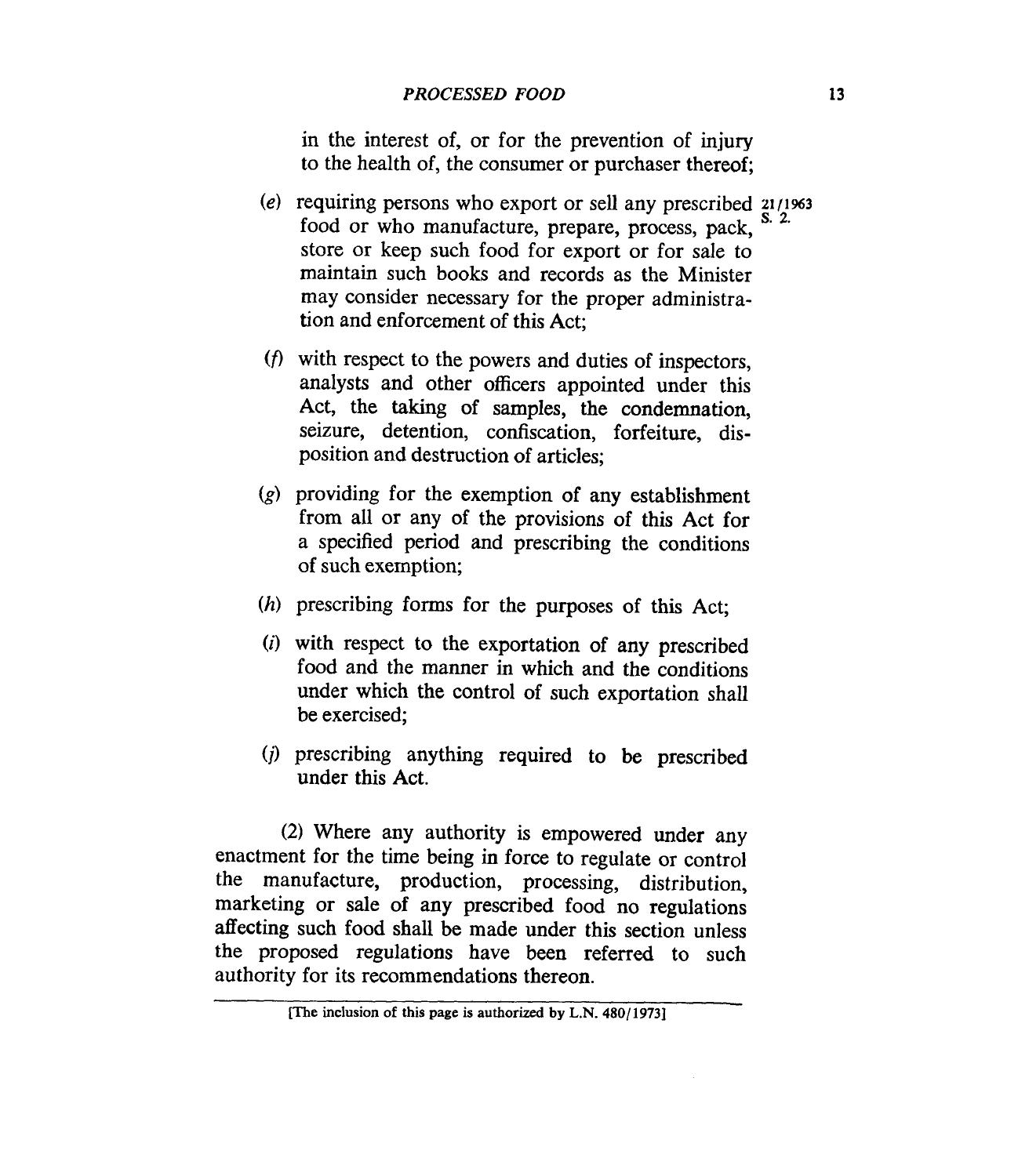**Procedure with respect to regulato standards**  cessed food **for export or sale. 2111963 s. 2. 57/1968 S. 17 (a)(b)** 

**tions relating**  lished in the *Gazette* so as to permit representations to be 14.—(1) A draft of all regulations proposed to be made under paragraphs  $(b)$ ,  $(c)$  and  $(j)$  of section 13 shall be pubmade to the Bureau by any person concerning any provision of the regulations to which that person objects.

> (2) The Bureau shall consider every such objection if made in writing within thirty days of the date of publication of the draft regulations and shall make such recommendations in relation thereto as it considers proper to the Minister.

> **(3)** The Minister shall consider the recommendations of the Bureau when making the regulations and the regulations shall, after being made, be published in the *Gazette.*

> **(4)** In this section "Bureau" means the Bureau of Standards established by section **3** of the Standards Act.

## *0 flences, Penalties and Jurisdiction*

**Offences.** 

15. Every person who-

- *(a)* without lawful authority wilfully uses or imitates any tag or certificate placed on or attached or issued in relation to any article in accordance with the provisions of this Act or without lawful authority wilfully removes, alters, defaces or obliterates or causes to be removed, altered, defaced or obliterated wholly or partially any such tag or certificate;
- *(b)* moves or causes or allows to be moved any article in contravention of the provisions of this Act;
- *(c)* assaults or obstructs any officer appointed under this Act acting in the execution of his duty under this Act;
- *(d)* bribes or attempts to bribe any inspector, analyst or other officer or employee in connection with any matter arising in the exercise or performance **of**  his powers or duties under this Act;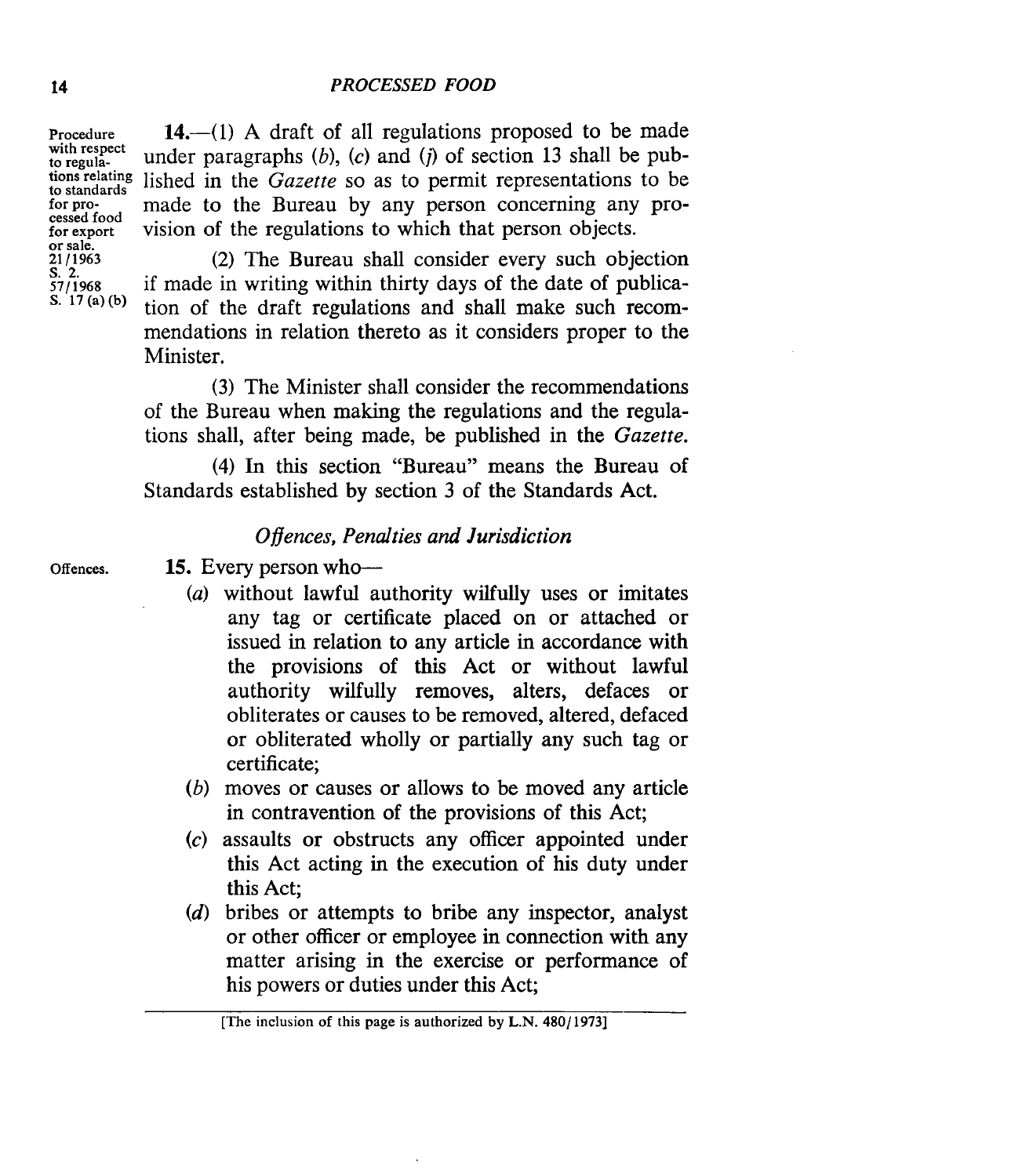- (e) being an inspector, analyst or other officer or employee accepts any bribe in connection with any matter arising in the exercise or performance of his powers or duties under this Act:
- ( $f$ ) contravenes the provisions of section 3, 5, 6 or 7 or subsection  $(2)$  of section 8: or
- (g) refuses, neglects or fails to comply with an order given by the Minister under paragraph  $(c)$  of section 12,

shall on summary conviction before a Resident Magistrate be 2/2012 liable to a fine not exceeding three million dollars or to imprisonment for a term not exceeding twelve months or both such fine and imprisonment.

16. A prosecution for an offence under paragraph  $(d)$  or  $(e)$  Institution of section 15 shall not be instituted without the sanction of the of prosecu-Director of Public Prosecutions.

17. Regulations made under section 13 may prescribe Penatties in greater penalties than those specified in section 29 of the Interpretation Act, and the maximum penalty that may be so pres- s.4. cribed shall be a fine not exceeding three million dollars or imprisonment for a term not exceeding twelve months or both such fine and imprisonment.

17A. The Minister may by order, subject to affirmative reso- Minister may by order lution, amend any monetary penalty specified in this Act.

amend monetary penalty. 2/2012  $S.4.$ 

proved. 21/1963 Sch.

# Evidence

18. In a prosecution for an offence against this Act, any Unwholesome food unwholesome food found in an establishment shall be deemed to deemed to be for use therein in the course of manufacture, be for use or for export preparation or processing for export or for sale, or to be for or for sale export or for sale until the contrary is proved. until the contrary is

[The inclusion of this page is authorized by L.N. 220/2013]

S.  $3(a)(b)(c)$ .

tions. 21/1963 Sch. Regulations. 2/2012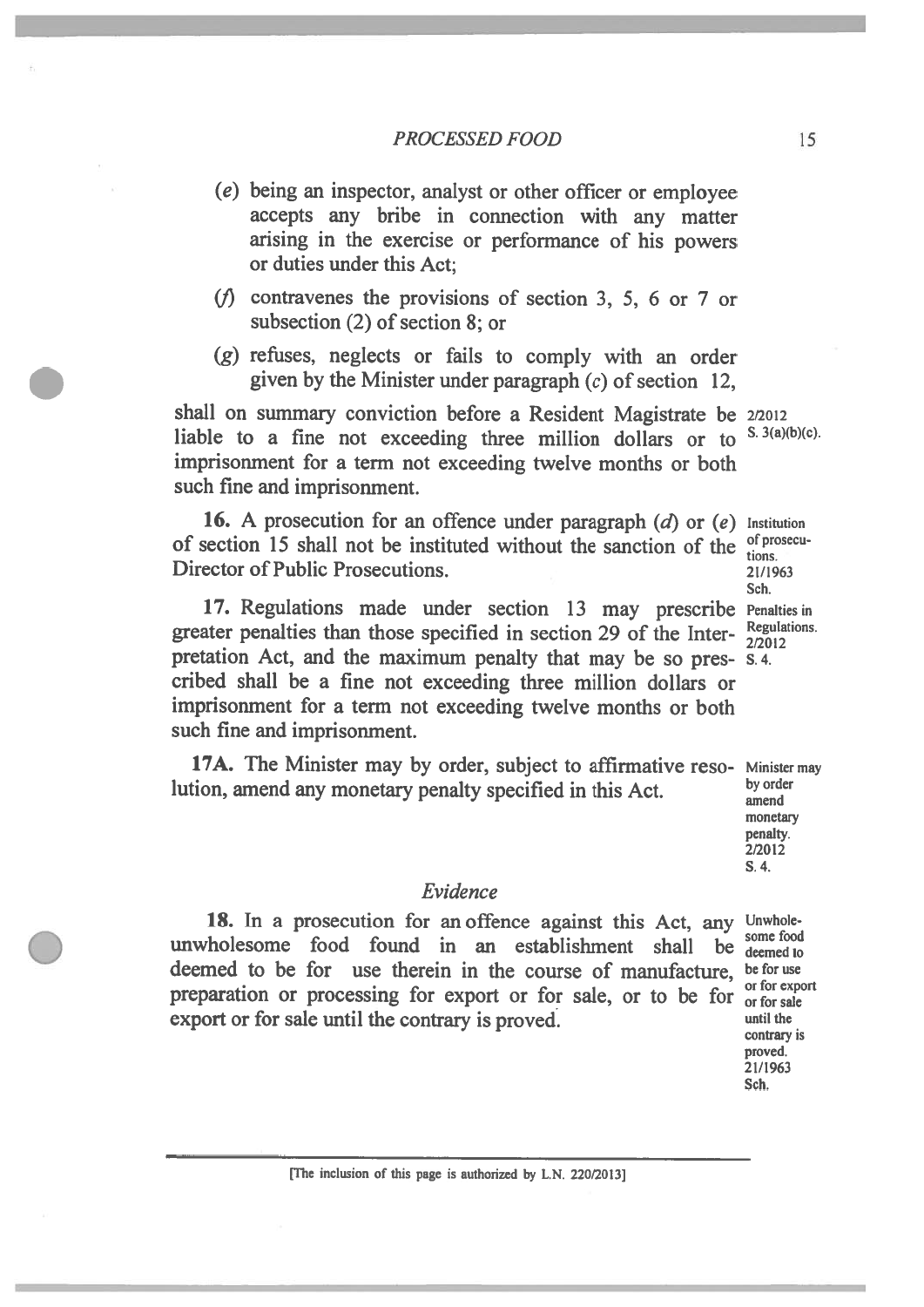Possession of adulterating substances.

19. Where a person is prosecuted under this Act for an offence involving the adulteration of a prescribed food and it is established that-

- (a) such food has by regulation been declared to be adulterated if any prescribed substance has been added thereto: and
- $(b)$  such person had in his possession or on his premises any such prescribed substance,

the onus of proving that such food was not adulterated by the addition of such substance shall lie on the accused.

Name of manufacturer.

20. Proof that a container having in it any article to which this Act applies bore a name or address purporting to be the name or address of the person by whom it was manufactured, prepared, processed, packed, stored or kept shall be *prima facie* proof in a prosecution for a contravention of this Act that the article was manufactured, prepared, processed, packed, stored or kept (as the case may be) by the person whose name or address appeared on the container.

**Certificates** of analysis.

 $21,$ —(1) Subject to the provisions of subsection (2), the certificate of an inspector or analyst stating that he has examined or analysed an article or sample for the purposes of this Act and stating the result of his examination shall be admissible in evidence in a prosecution for a contravention of this Act and shall be *prima facie* proof of the statements contained in the certificate but the party against whom it is produced may require the attendance of the inspector or analyst for the purpose of crossexamining him.

(2) A certificate under subsection (1) shall not be admissible in evidence unless the party intending to produce it has before the trial given to the party against whom it is intended to produce it reasonable notice of such intention and a copy of the certificate.